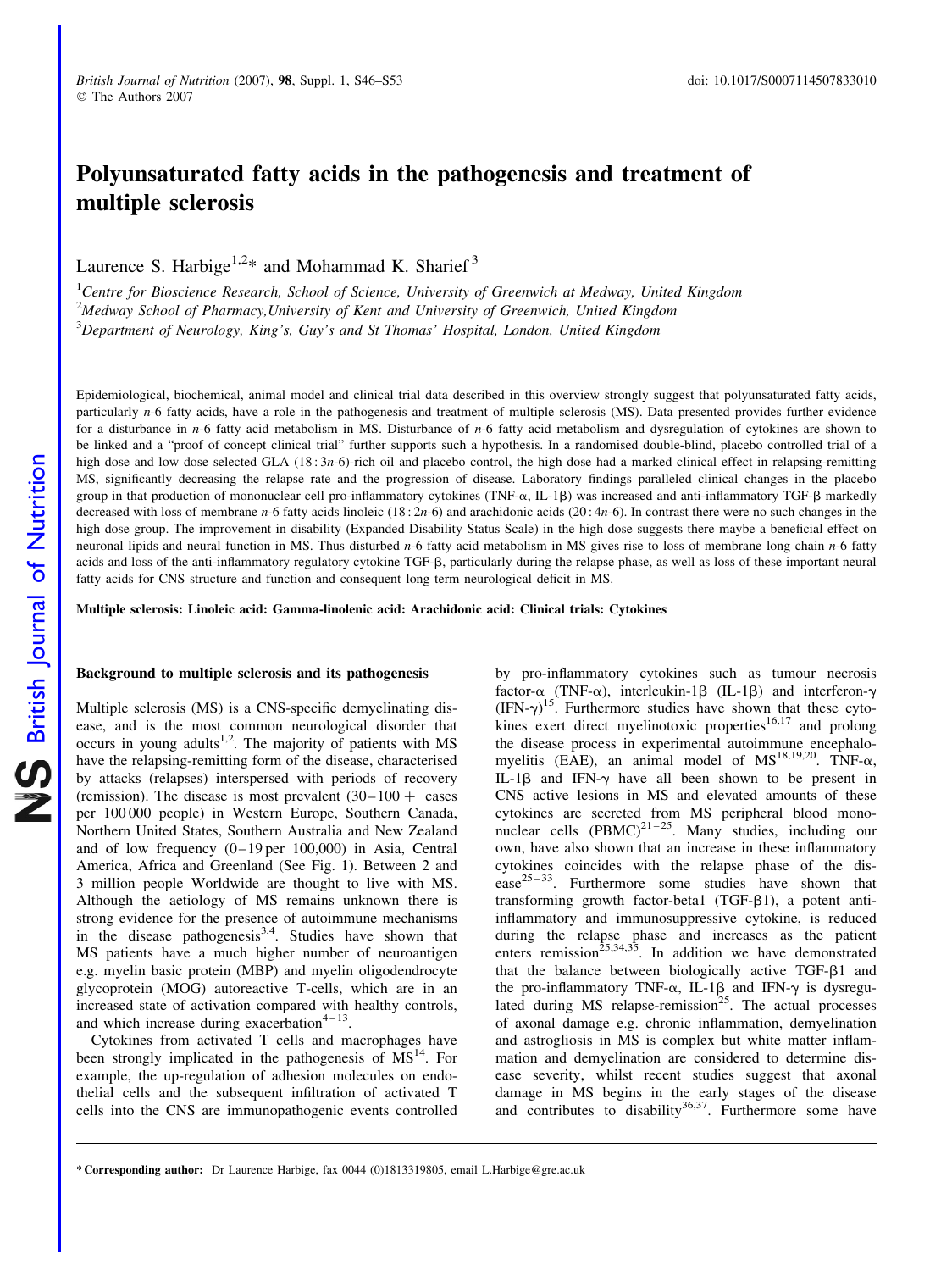

Fig. 1. Geographical distribution of multiple sclerosis (from Adams C (1989) colour atlas of multiple sclerosis and other myelin disorders, wolfe medical publications ltd, with permission).

considered metabolic disturbances in some MS patients to be behind primary oligodendrocyte damage with secondary autoimmune-demyelination<sup>38,39</sup>.

## Nutritional epidemiology of multiple sclerosis

Over half a century ago Roy Swank<sup>40</sup> found a positive relationship between fat intake as well as annual milk production and MS in Scandinavian countries. Furthermore studies by Alter  $et$   $al$ <sup>41</sup> implicated animal fat rich in saturated fatty acids as a causal factor in MS and Wolfgram<sup>42</sup> in an analysis of World Health Organisation (WHO) annual mortality statistics found a similar geographical distribution between MS coronary heart disease and cancer of the colon. In the multivariate analysis (inclusive of socioeconomic and medical services) of 20 countries Arganoff and Goldberg<sup>43</sup> not only implicated meat and dairy fats in positive correlations with MS, as noted previously, but also vegetable, seed, nut and fish, foods rich in both the  $n-6$  and  $n-3$ polyunsaturated fatty acids, in negative correlations with MS. Several other studies also confirmed strong MS associations with dairy and other animal fats<sup>44-46</sup>. Similar observations have also been made more recently by Esparsa *et al.*<sup>47</sup> in a large study (36 countries) assessing the impact of diet on MS mortality. They found that the higher the saturated fatty acid intake the higher the MS mortality and the higher the polyunsaturated to saturated fatty acid ratio the lower the MS mortality. However the large single country study, the Nurses' Health Study in the USA failed to show any relationship between  $MS$  and fat intake in women<sup>48</sup>. Thus the majority of epidemiological studies indicate that foods rich in saturated fatty acids are detrimentally associated with MS, whilst polyunsaturated fatty acid rich foods are beneficially associated with MS.

#### Biochemical and metabolic studies of fatty acids in multiple sclerosis

There is much evidence that the  $n-6$  fatty acids particularly linoleic  $(18:2n-6)$  and arachidonic acids  $(20:4n-6)$  are reduced in the plasma, platelets, erythrocytes, leucocytes and cerebrospinal fluid with changes in the unsaturated fatty acid composition of brain white matter in MS patients, much of this early work being undertaken at the National Hospital, Queen Square in London<sup>49–60</sup>. But there are also inconsistent reports<sup>61-64</sup> and Love *et al.*<sup>65</sup> observed that reduced linoleic acid was not specific to MS and occurred in patients with acute non-neurological illness. However many of these differences between studies are perhaps not surprising given cultural and ethnic differences, dietary variability (particularly when someone is ill), possible desaturase gene polymorphism, disease variability, serum verses cellular fatty acids and methodological differences for example total lipid fatty acids verses phospholipids fatty acid analysis.

Previously we proposed nervonic acid as a marker of CNS myelin damage in MS<sup>66</sup> and found that MS patients consuming a diet rich in polyunsaturated fatty acids particularly linoleic acid had an inverse relationship between erythrocyte membrane linoleic acid and nervonic acid  $(24:1)^{67}$ . A similar finding was described by Homa et  $al$ <sup>68</sup>, showing a decrease in erythrocyte lignoceric acid (24 : 0) in sunflower oil (rich in linoleic acid) supplemented MS patients. In an open, uncontrolled 2 year fish oil intervention study by Nordvik et al.<sup>69</sup> in MS, they observed significant reductions in plasma total phospholipid nervonic and lignoceric acids with time and clinical improvement. Taken together the above indicate that nervonic and lignoceric acids could be useful pathogenic biomarkers of myelin damage and/or biomarkers for monitoring fatty acid treatments. We also found that the atypical erythrocyte electrophoretic response of MS patients was positively correlated with membrane linoleic acid and could be corrected by a diet rich in polyunsaturated fatty acids particularly linoleic acid<sup>67</sup>. This is in agreement with Field and Joyce<sup>71</sup> who found an increase in erythrocyte electrophoretic response in MS patients supplemented with evening primrose oil (EPO). However, Field et  $al.^{71}$ , Field and Joyce<sup>70</sup> interpreted their electrophoretic results, without an analysis of membrane fatty acids, as an effect of the gamma-linolenic (GLA,  $18:3n-6$ ) component of the oil. EPO contains about 70 % linoleic acid and 8–10 % GLA, therefore it is more likely that the effect observed by Field et al was due to the linoleic acid component of the oil rather than the GLA.

We have also investigated the metabolic relationships between the n-6 fatty acids in both healthy controls and MS PBMC total phospholipids (Figs. 2, 3 and 4). Both controls and MS patients (remission phase) demonstrate a positive correlation between linoleic acid  $(18:2n-6)$  and arachidonic acid  $(20:4n-6)$  as expected, although these *n*-6 fatty acids were low in a proportion of the MS patients studied (Fig. 2). Moreover, the relationship between linoleic acid  $(18:2n-6)$  and dihomo-g-linolenic acid (DGLA), and also between DGLA  $(20:3n-6)$  and arachidonic acid  $(20:4n-6)$  is clearly disturbed in MS compared with healthy controls (Figs. 3 and 4). This may indicate a problem with  $\Delta 6$  and  $\Delta 5$  desaturation and / or a greater requirement for these  $n-6$  fatty acids in many of the MS patients studied, about 20–30 percent of the patients showed lower than normal PBMC phospholipid DGLA and arachidonic acid. In agreement with our findings Homa *et al.*<sup>55</sup> has also reported a similar disturbance in the relationship between linoleic acid and arachidonic acid in MS erythrocyte membrane lipids compared to healthy controls.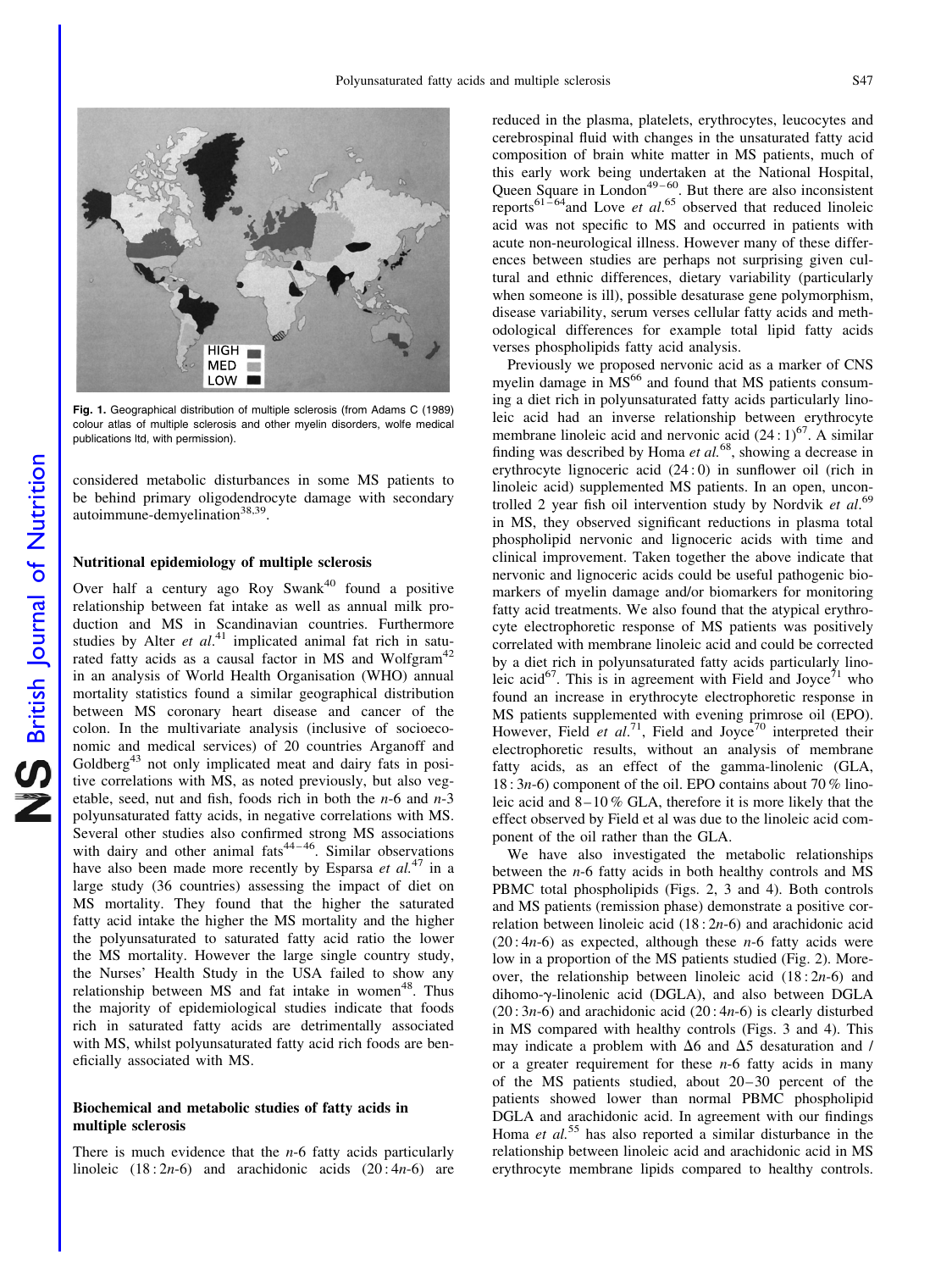PBMC Phospholipid 18:2n-6 Vs 20:4n-6 in healthy volunteers 22  $r = 0.46$ 20  $P < 0.009$  $n = 30$ 18  $20:4n-6$ 16  $14$  $12$ Healthy controls  $10$ 8 3 5 6 8 9 4 7  $18:2n-6$ PBMC Phospholipid 18:2n-6 Vs 20:4n-6 in MS 30  $r = 0.62$ 25  $P < 0.0001$  $n = 75$  $20$  $20:4n-6$ 15  $10$ 5 Multiple sclerosis C  $\overline{0}$  $\overline{2}$ 3 4 5 6 8  $18:2n6$ 

Fig. 2. Relationship between linoleic acid (18:2n-6) and arachidonic acid (20 : 4n-6) in peripheral blood mononuclear cell total phospholipids of healthy controls and multiple sclerosis.

Furthermore when we compared MS and healthy control PBMC total phospholipid  $20:2n-6$  we found a significant 2 fold higher  $20:2n-6$  in MS patients in remission compared to healthy controls and a significant 4 fold higher  $20:2n-6$ in the relapse phase of the disease. It appears that in MS there is a very active elongation of  $18:2n-6$  to  $20:2n-6$  in PBMCs and that this is even higher in the relapse phase (accounting for the low  $18:2n-6$ ) indicating a disturbance in the normal metabolism or a higher requirement for DGLA and arachidonic acid (20:2n-6 maybe further  $\Delta$ 8 desaturated to DGLA?) by these n-6 fatty acid  $(20:4n-6)$  rich cells<sup>72</sup>, or both. This may also be reflective of the demand of cells and myelin in the brain which are also  $n-6$  fatty acid-rich  $(20:4n-6$  and  $22:4n-6)$ , significantly Stanley Rapoport of the NIH has shown that the human brain requires 4 times the amount of arachidonic acid  $(20:4n-6)$  than docosahexaenoic acid  $(22:6n-3)$  on a daily bases (ISSFAL 2006). In relation to  $20:2n-6$ , although not discussed by the authors, the Nordvik et  $al$ <sup>69</sup> study demonstrated a reduction with time of  $20:2n-6$  running parallel with clinical improvement, a similar finding to the nervonic and lignoceric acids mentioned earlier. Therefore  $20:2n-6$  may also be a useful marker of disease progression and/or monitoring fatty acid treatments in MS.



Fig. 3. Relationship between linoleic acid (18:2n-6) and dihomo- $\gamma$ -linolenic acid (20 : 3n-6) in peripheral blood mononuclear cell total phospholipids of healthy controls and multiple sclerosis.

# Fatty acids and animal models of multiple sclerosis

Experimental autoimmune encephalomyelitis (EAE) is an experimentally induced  $CD4+T$  cell mediated autoimmuneinflammatory and deyelinating disease in rodents often used as an animal model of MS. Studies in guinea pig and rat EAE treated with linoleic acid alone or a high linoleic and low  $\gamma$ -linolenic (GLA) acid rich oil (ratio 7:1) respectively, have shown partial suppression of the incidence and severity of  $EAE^{73,74}$ . In a series of experiments we demonstrated important disease modifying effects of linoleic acid-rich oil (containing no GLA) and GLA-rich oil on clinical and histopathological manifestations of EAE. Depending on dose GLA was completely protective in EAE, whereas linoleic acid had a dose dependent action on the clinical severity of EAE, although not abolishing it<sup>75,76</sup>. Natural recovery in EAE is mediated by expansion of suppressor lymphoid cells<sup>77</sup> some of which have been characterised as TGF- $\beta$  producing  $CD4<sup>+</sup>T$  cells by Karpus and Swanborg<sup>78</sup>. Furthermore administration of TGF- $\beta$  protects in acute and relapsing  $EAE^{79,80}$ and prostaglandin inhibitors such as indomethacin augment  $EAE<sup>81</sup>$ . In-addition during the natural recovery phase from EAE TGF- $\beta$  secreting T cells can inhibit EAE effector cells and TGF- $\beta$  is expressed in the CNS<sup>78,82,83</sup>. Consistent with these findings the protective effect of GLA-rich oil in EAE is linked to increased T cell TGF- $\beta$  transcription and increased production of  $PGE_2^{76}$ .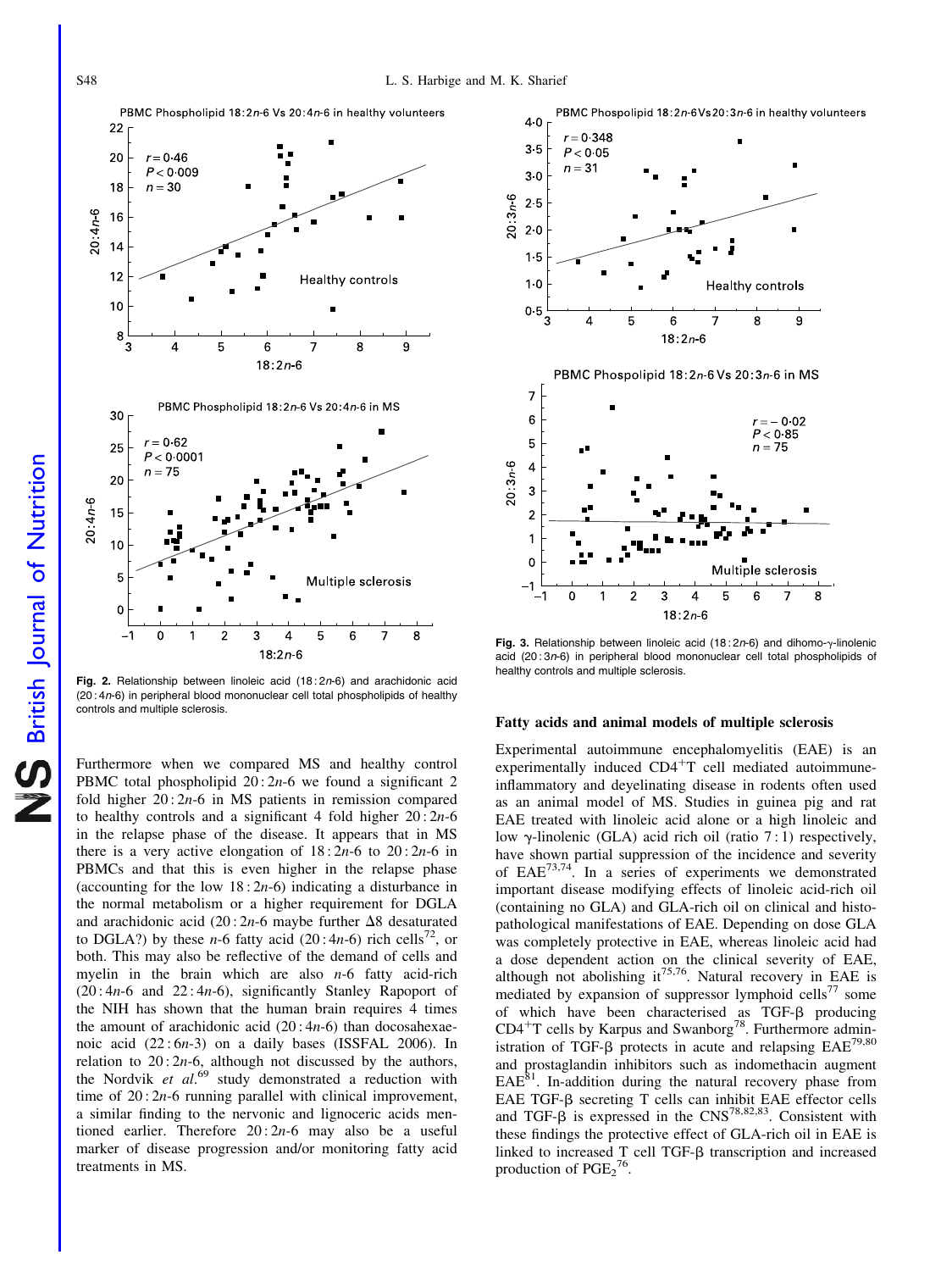

Fig. 4. Relationship between dihomo- $\gamma$ -linolenic acid (20:3n-6) and arachidonic acid (20 : 4n-6) in peripheral blood mononuclear cell total phospholipids of healthy controls and multiple sclerosis.

# Clinical trials and intervention studies in multiple sclerosis with fatty acids

Clinical trials to test the efficacy of linoleic acid-rich sunflower oil in MS patients by Miller et  $al$ <sup>84</sup> and Bates et  $al$ <sup>85</sup> over 2 years showed a reduction in the relapse rate and severity of the disease relapse, but Paty et  $a\hat{l}^{86}$  found no such effect. Nevertheless, Dworkin et  $al$ .<sup>87</sup> in a statistical revaluation of the combined data of all three trials revealed significantly reduced relapse rate and severity, and in mildly affected a decrease in the long term progression of the disease. The Millar et al.<sup>84</sup> study based in two centres London and Belfast is particularly interesting as they observed that "the severity of the relapses, differed markedly between the treated and the control groups at both centres" relapses being twice as severe in the control group. Compared with current  $\beta$ -interferon treatment of MS the efficacy of linoleic acid-rich sunflower oil in the Miller et al study is quite remarkable. Fish oil rich in long chain  $n-3$  fatty acids has also been studied in MS<sup>88</sup>, no significant differences between fish oil treated and untreated MS patients was observed, there was, however, a trend for less deterioration in the fish oil treated group. In a 2 year open intervention study MS patients given fish oil and advised to lower their saturated fat intake had significant reductions in the relapse rate and disability progression as measured by the Expanded Disability Status Scale (EDSS)<sup>69</sup> which quantifies disability in MS in eight functional systems (pyramidal, cerebellar, brainstem, sensory, bowel and bladder, visual, cerebral, other). It also appears based on open studies by us and by Roy Swank that long term low saturated fat diets containing both  $n-6$  and  $n-3$  fatty acids improve the course of the disease  $89 - 93$ .

Based on our MS fatty acid metabolic data and experimental animal model work, described above, we undertook a randomised double-blind placebo controlled trial to determine the effects of supplementation with a selected GLA  $(18:3n-6)$ rich borage oil. This oil, BGC20-884 was high in sn-2 GLA, low in monoenes and contained only natural levels of vitamin E. This study evaluated two doses of BGC20-884 (low dose - 5 gram and high dose - 14 gram per day) and a placebo control (polyethylene glycol 400) on the clinical course and PBMC cytokine and membrane fatty acid profiles of 36 patients with active MS over 18 months<sup>94</sup>. Patients were diagnosed and assessed using international criteria for MS. Relapse rate and EDSS (Expanded Disability Status Scale) were assessed every three months and blood taken and PBMCs isolated for cytokine studies and membrane fatty acids. High dose BGC20-884 treatment markedly and significantly reduced the relapse rate (Fig. 5) and disability progression as measured by EDSS (Fig. 6) compared with the placebo control and low dose BGC20-884 treatment. In patients where we had follow up samples available PBMC cytokine changes were found to run parallel with the clinical findings e.g. the placebo control group showed significant decreases in the TGF- $\beta$ /TNF- $\alpha$  and TGF- $\beta$ /IL-1 $\beta$  ratios and associated loss of  $n-6$  fatty acids particularly linoleic (18 : 2n-6) and arachidonic acid  $(20:4n-6)$  over time. Consistent with our findings Navarro and Segura<sup>59</sup> also found significant loss of linoleic and arachidonic acids over time in MS erythrocyte phospholipids. In contrast high dose BGC20-884 treatment showed no changes in TGF- $\beta$ /TNF- $\alpha$  and TGF- $\beta$ /IL-1 $\beta$ ratios and no changes in membrane n-6 fatty acids compared with the placebo group. We also found positive correlations between PBMC phospholipid arachidonic acid composition and TGF- $\beta$ 1 production ( $r = 0.26$ ,  $P < 0.02$ ,  $n = 73$ ) and DGLA and TGF- $\beta$ 1 production ( $r = 0.36$ ,  $P < 0.001$ ,  $n = 74$ ) ex vivo when all samples were included in the analysis. The EDSS improvement in the high dose group



Fig. 5. Mean annualised relapse rate per patient for multiple sclerosis patients receiving high ( $n = 11$ ) and low dose ( $n = 7$ ) GLA-rich oil or placebo control ( $n = 10$ ) over 18 months.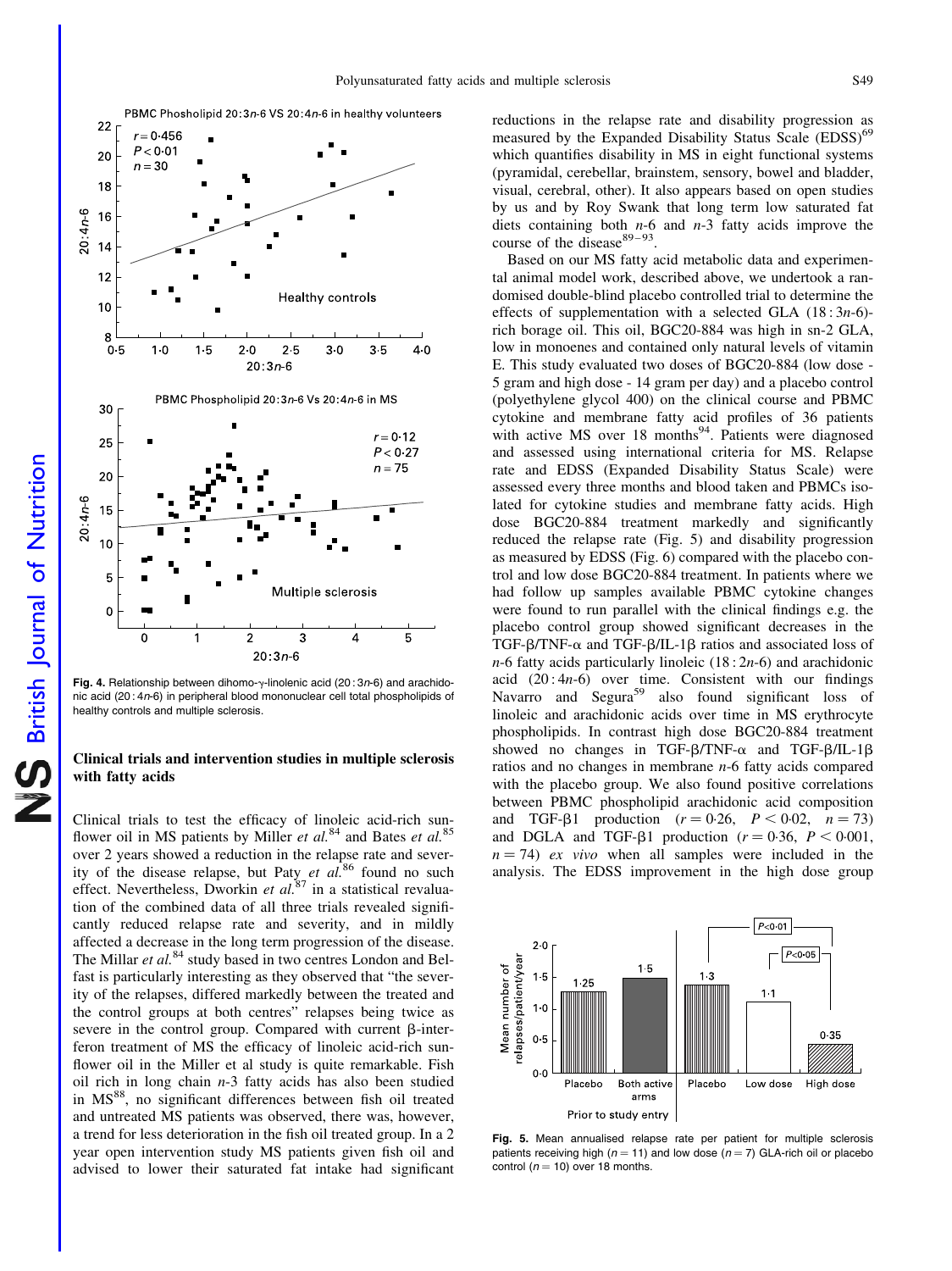

Fig. 6. Disability progression as measured by the EDSS (Expanded Disability Status Scale) in multiple sclerosis patients receiving high ( $n = 11$ ) and low dose ( $n = 7$ ) GLA-rich oil or placebo control ( $n = 10$ ) over 18 months.

also suggests there maybe a beneficial effect on neuronal lipids and neural function in MS. The study thus further supports our hypothesis of dysregulation of fatty acid metabolism and cytokines in  $MS^{25,76}$ .

To summarise and extend this section on clinical trials there is evidence to show a beneficial effect of  $n-6$  and possibly  $n-3$ fatty acids in MS. The mechanisms by which the  $n-3$  or the n-6 fatty acids influence the immune-inflammatory response in MS are however likely to be different<sup>72</sup>. Both the *n*-6 (arachidonic acid) and  $n-3$  (docosahexaenoic acid) fatty acids are important for neural structure and function<sup>95-101</sup> and this aspect may explain studies where improvements in EDSS have also been reported. Furthermore requirements for essential polyunsaturated fatty acids increase as a function of the amount of saturated fat in the diet $102$  and we have recently found significant positive correlations between dietary total saturated and total monounsaturated fatty acids and delta-6 and delta-5 desaturase gene expression in human  $PBMC^{103}$ . The level of dietary saturated and monounsaturated fatty acids should not therefore be ignored and may be important factors in some of the trials discussed above and relate to the MS epidemiological correlations, mentioned earlier in this overview, in relation to an increased requirement for polyunsaturated fatty acids in MS.

#### Conclusions and perspectives

Taken overall the epidemiological, biochemical, experimental animal model and clinical trial data described in this overview show that polyunsaturated fatty acids, particularly the  $n-6$  fatty acids, do have a role in the pathogenesis and treatment of multiple sclerosis. We have demonstrated dysregulation of  $n-6$ fatty acid metabolism and cytokines in MS and have been able to show in a small "proof of concept" clinical trial a marked therapeutic benefit. Thus we suggest that dysregulation of n-6 fatty acid metabolism and cytokines is one mechanism that is important in disease progression, which is modifiable by specific supplementation. Thus metabolic disturbance of the production of the long chain  $n-6$  fatty acids DGLA and AA affects the physiological integrity of immune cells, in that they have a limited ability to produce TGF-b, under relapse conditions, which is important for the regulation of pro-inflammatory cytokine production e.g. TNF- $\alpha$ , IL-1 $\beta$ , IFN- $\gamma$  as well as other cellular biological functions. It is also known that TGF- $\beta$  and fatty acids such as arachidonic acid are important in the growth and differentiation of oligodendrocytes and in myelination<sup>104-108</sup> which would therefore be of importance in the stimulation, growth and recovery of these cells in MS. These findings provide a link between, dietary, metabolic, immunological and neurobiological aspects of MS and therefore for the first time we can begin to make sense of the wealth of apparently unconnected aspects of MS, particularly in relation to dietary fats. More basic research is still required such as characterisation of possible desaturase gene polymorphisms, lymphocyte desaturase gene expression and analysis of specific lymphocyte phospholipid classes and their fatty acid composition in relation to cytokine and chemokine gene expression and production. This should be undertaken in well defined MS patient groups e.g. active MS and primary and secondary chronic progressive forms of the disease and over an extended period of time. Furthermore large well controlled clinical trials with different doses of well characterised and safe fatty acid formulations as well as manipulation of dietary saturated fatty acids could be undertaken. Clinical trials should include MRI, MR spectroscopy and analysis of lesion burden and cortical gray matter density in order to investigate any possible effects of polyunsaturated fatty acids on myelination, neuronal, dentritic, glial and neurite packing densities. In addition biochemical monitoring of peripheral blood cell membrane phospholipid fatty acids, particularly lymphocytes, should be undertaken as well as immunological studies such as T-cell and macrophage pro- and anti-inflammatory cytokine gene expression and production, T regulatory cells and anti-myelin antibodies. In this way a more complete picture will emerge of the clinical and therapeutic significance and the metabolic, immunological and neurological bases to the role of polyunsaturated fatty acids in the pathogenesis and treatment of MS.

# Conflict of interest statement

BGC20-884 and related intellectual property are patented by BTG International Ltd with LSH and MKS as named inventors. LH and MKS co-wrote the manuscript. At the time of the trial there were no conflicts of interests. Subsequently to the trial findings BGC20-884 and related intellectual property is now the subject of patents held by BTG International Ltd with LSH and MKS as named inventors. LH wrote the text and MKS was the lead trial neurologist.

## References

- 1. Ewing C & Bernard CC (1998) Insights into the aetiology and pathogenesis of multiple sclerosis. Immunol Cell Biol. 76, 47–54.
- 2. Noseworthy JH (1999) Progress in determining the causes and treatment of multiple sclerosis. Nature 399, Suppl. 24, A40–A46.
- 3. Martino G & Hartung H-P (1999) Immunopathogenesis of multiple sclerosis: the role of T cells. Curr Opin Neurol 12, 309–321.
- 4. Hafler DA (2004) Multiple Sclerosis. J. Clin Invest. 113, 788–794.
- 5. Fredrikson S, Soderstrom M, Hillert J, et al. (1994) Multiple sclerosis: occurrence of myelin basic protein peptide-reactive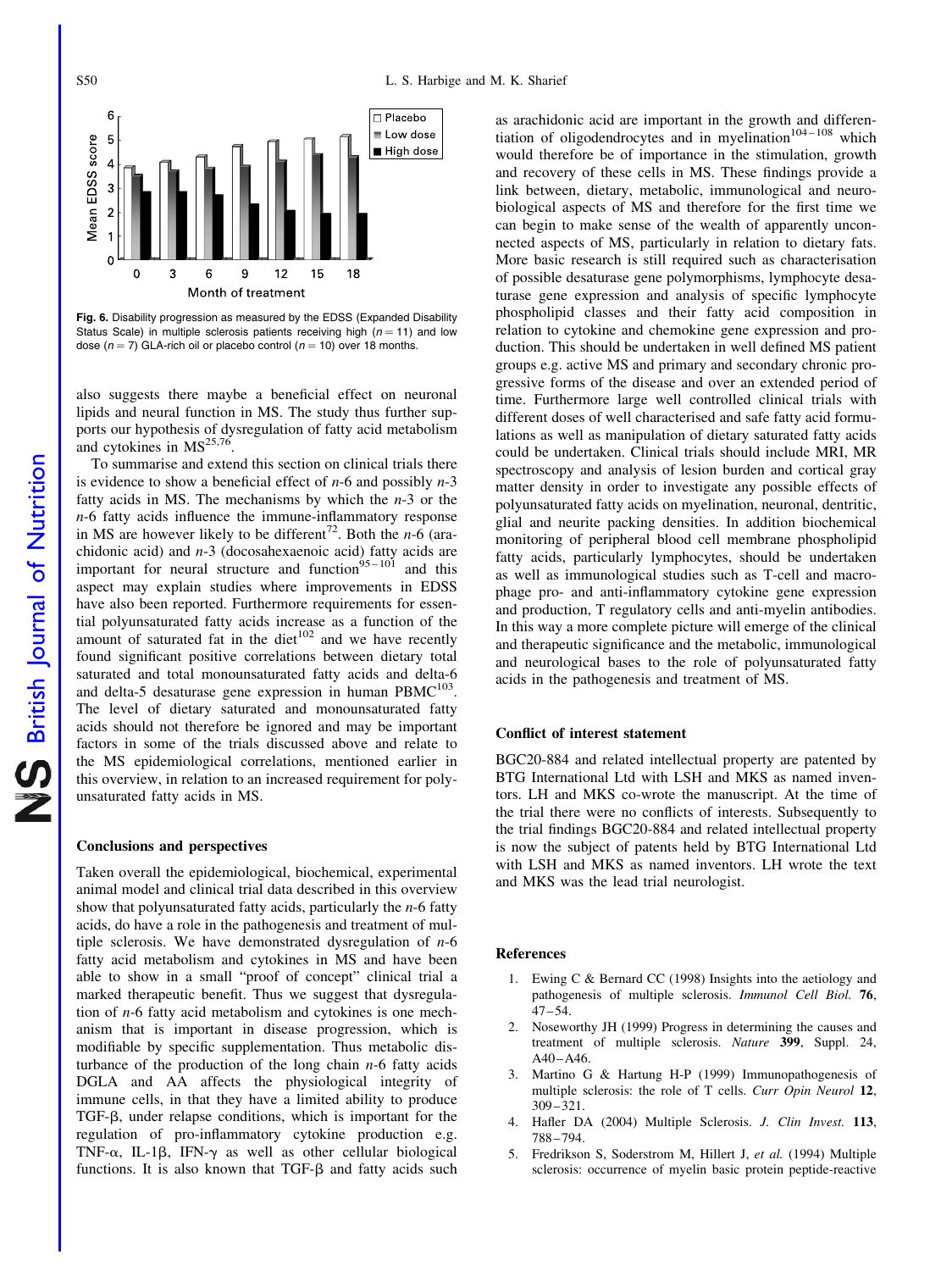T cells in healthy family members. Acta Neurol Scand 89, 184–189.

- 6. Kerlero de Rosbo N, Milo R, Lees MB, et al. (1993) Reactivity to myelin antigens in multiple sclerosis. Peripheral blood lymphocytes respond predominantly to myelin oligodendrocyte glycoprotein. J Clin Invest 92, 2602–8.
- 7. Kerlero de Rosbo N, Hoffman M, Mendel I, et al. (1997) Predominance of the autoimmune response to myelin oligodendrocyte glycoprotein (MOG) in multiple sclerosis: reactivity to the extracellular domain of MOG is directed against three main regions. Eur J Immunol 27, 3059–69.
- 8. Chou YK, Bourdette DN, Offner H, et al. (1992) Frequency of T cells specific for myelin basic protein and myelin proteolipid protein in blood and cerebrospinal fluid in multiple sclerosis. J Neuroimmunol 38, 105–114.
- 9. Ota K, Matsui M, Milford EL, et al. (1990) T cell recognition of an immunodominant myelin basic epitope in multiple sclerosis. Nature 346, 183–187.
- 10. Burns J, Bartholomew B & Lobo S (1999) Isolation of myelin basic protein-specific T cells predominantly from the memory T-cell compartment in multiple sclerosis. Ann Neurol 45, 33–39.
- 11. Zhang J, Markovic-Plese S, Lacet B, et al. (1994) Increased frequency of interleukin 2-responsive T cells specific for myelin basic protein and proteolipid protein in peripheral blood and cerebrospinal fluid of patients with multiple sclerosis. J Exp Med 179, 973–984.
- 12. Tejada-Simon MV, Hong J, Rivera VM, et al. (2001) Reactivity pattern and cytokine profile of T cells primed by myelin peptides in multiple sclerosis and healthy individuals. Eur J Immunol 31, 907–917.
- 13. Bielekova B, Goodwin B, Richert N, Cortese I, Kondo T, Afshar G, Gran B, Eaton J, et al. (2000) Encephalitogenic potential of the myelin basic protein peptide (amino acids 83-99) in multiple sclerosis: results of a phase II clinical trial with an altered peptide ligand. Nature Medicine 6, 1167–1175.
- 14. Navikas V & Link H (1996) Review: cytokines and the pathogenesis of multiple sclerosis. J Neurosci Res 45, 322–333.
- 15. McCarron RM, Wang L, Racke MK, et al. (1993) Cytokineregulated adhesion between encephalitogenic T lymphocytes and cerebrovascular endothelial cells. J Neuroimmunol 43, 23–30.
- 16. Selmaj K, Raine CS, Farooq M, et al. (1991) Cytokine cytotoxicity against oligodendrocytes. Apoptosis induced by lymphotoxin. J Immunol 147, 1522–1529.
- 17. Vartanian T, Li Y, Zhao M, et al. (1995) Interferon-gamma-induced oligodendrocyte cell death: implications for the pathogenesis of multiple sclerosis. Mol Med 1, 732–743.
- 18. Kuroda Y & Shimamoto Y (1991) Human tumor necrosis factor-alpha augments experimental allergic encephalomyelitis in rats. J Neuroimmunol 34, 159–164.
- 19. Issazadeh S, Lorentzen JC, Mustafa MI, et al. (1996) Cytokines in relapsing experimental autoimmune encephalomyelitis in DA rats: persistent mRNA expression of proinflammatory cytokines and absent expression of interleukin-10 and transforming growth factor-beta. *J Neuroimmunol* 69, 103-115.
- 20. Ruddle NH, Bergman CM, McGrath KM, et al. (1990) An antibody to lymphotoxin and tumor necrosis factor prevents transfer of experimental allergic encephalomyelitis. J Exp Med 172, 1193–1200.
- 21. Cannella B & Raine CS (1995) The adhesion molecule and cytokine profile of multiple sclerosis lesions. Ann Neurol 37, 424–435.
- 22. Merrill JE, Strom SR, Ellison GW, et al. (1989) In vitro study of mediators of inflammation in multiple sclerosis. J Clin Immunol 9, 84–96.
- 23. Maimone D, Reder AT & Gregory S (1993) T cell lymphokine-induced secretion of cytokines by monocytes from patients with multiple sclerosis. Cell Immunol 146, 96–106.
- 24. Hirsch RL, Panitch HS & Johnson KP (1985) Lymphocytes from multiple sclerosis patients produce elevated levels of gamma interferon in vitro. J Clin Immunol 5, 386–389.
- 25. Hollifield RD, Harbige LS, Pham-Dinh D & Sharief M (2003) Evidence for cytokine dysregulation in multiple sclerosis: peripheral blood mononuclear cell production of pro-inflammatory and anti-inflammatory cytokines during relapse and remission. Autoimmunity 36, 133–141.
- 26. Imamura K, Suzumura A, Hayashi F, et al. (1993) Cytokine production by peripheral blood monocytes/macrophages in multiple sclerosis patients. Acta Neurol Scand 87, 281–285.
- 27. Philippe J, Debruyne J, Leroux-Roels G, et al. (1996) In vitro TNF-alpha, IL-2 and IFN-gamma production as markers of relapses in multiple sclerosis. Clin Neurol Neurosurg 98, 286–290.
- 28. Bertolotto A, Malucchi S, Capobianco M, et al. (1999) Quantitative PCR reveals increased levels of tumor necrosis factoralpha mRNA in peripheral blood mononuclear cells of multiple sclerosis patients during relapses. J Interferon Cytokine Res 19, 575–581.
- 29. Beck J, Rondot P, Catinot L, et al. (1988) Increased production of interferon gamma and tumor necrosis factor precedes clinical manifestation in multiple sclerosis: do cytokines trigger off exacerbations? Acta Neurol Scand 78, 318–323.
- 30. Sharief MK & Hentges R (1991) Association between tumour necrosis factor-alpha and disease progression in patients with multiple sclerosis. N. Engl. J. Med. 325, 467–472.
- 31. Sharief MK & Thompson EJ (1992) In vivo relationship of tumor necrosis factor-alpha to blood-brain barrier damage in patients with active multiple sclerosis. J Neuroimmunol 38,  $27 - 33$ .
- 32. Rieckmann P, Albrecht M, Kitze B, et al (1994) Cytokine mRNA levels in mononuclear blood cells from patients with multiple sclerosis. Neurology 44, 1523–1526.
- 33. Lu CZ, Jensen MA & Arnason BG (1993) Interferon gammaand interleukin-4-secreting cells in multiple sclerosis. J Neuroimmunol 46, 123–128.
- 34. Bertolotto A, Capobianco M, Malucchi S, et al. (1999) Transforming growth factor beta1 (TGFbeta1) mRNA level correlates with magnetic resonance imaging disease activity in multiple sclerosis patients. Neurosci Lett 263, 21-4.
- 35. Mokhtarian F, Shi Y, Shirazian D, et al. (1994) Defective production of anti-inflammatory cytokine, TGF-beta by T cell lines of patients with active multiple sclerosis. J Immunol 152, 6003–6010.
- 36. De Stefano N, Narayanan S, Francis GS, Arnaoutelis R, Tartaglia MC, Antel JP, Matthews PM & Arnold DL (2001) Evidence of axonal damage in the early stages of multiple sclerosis and its relevance to disability. Arch Neurol. 58, 65–70.
- 37. Bjartmar C, Wujek JR & Trapp BD (2003) Axonal loss in the pathology of MS: consequences for understanding the progressive phase of the disease. J. Neuro. Sci. 206, 165-171.
- Lassmann H, Bruck W & Lucchinettii C (2001) Heterogeneity of multiple sclerosis pathogenesis: implications for diagnosis and therapy. Trends in Molecular Medicine. 7, 115–121.
- 39. Matute C & Perez-Cerda F (2005) Multiple sclerosis: novel perspectives on newly forming lesions. Trends in Neurosciences 28, 173–175.
- 40. Swank RL (1950) Multiple sclerosis: a correlation of its incidence with dietary fat. Am. J. Med. Sci. 220, 421-430.
- 41. Alter M, Yamoor M & Harshe M (1974) Multiple sclerosis and nutrition. Arch. Neurol. 31, 267–272.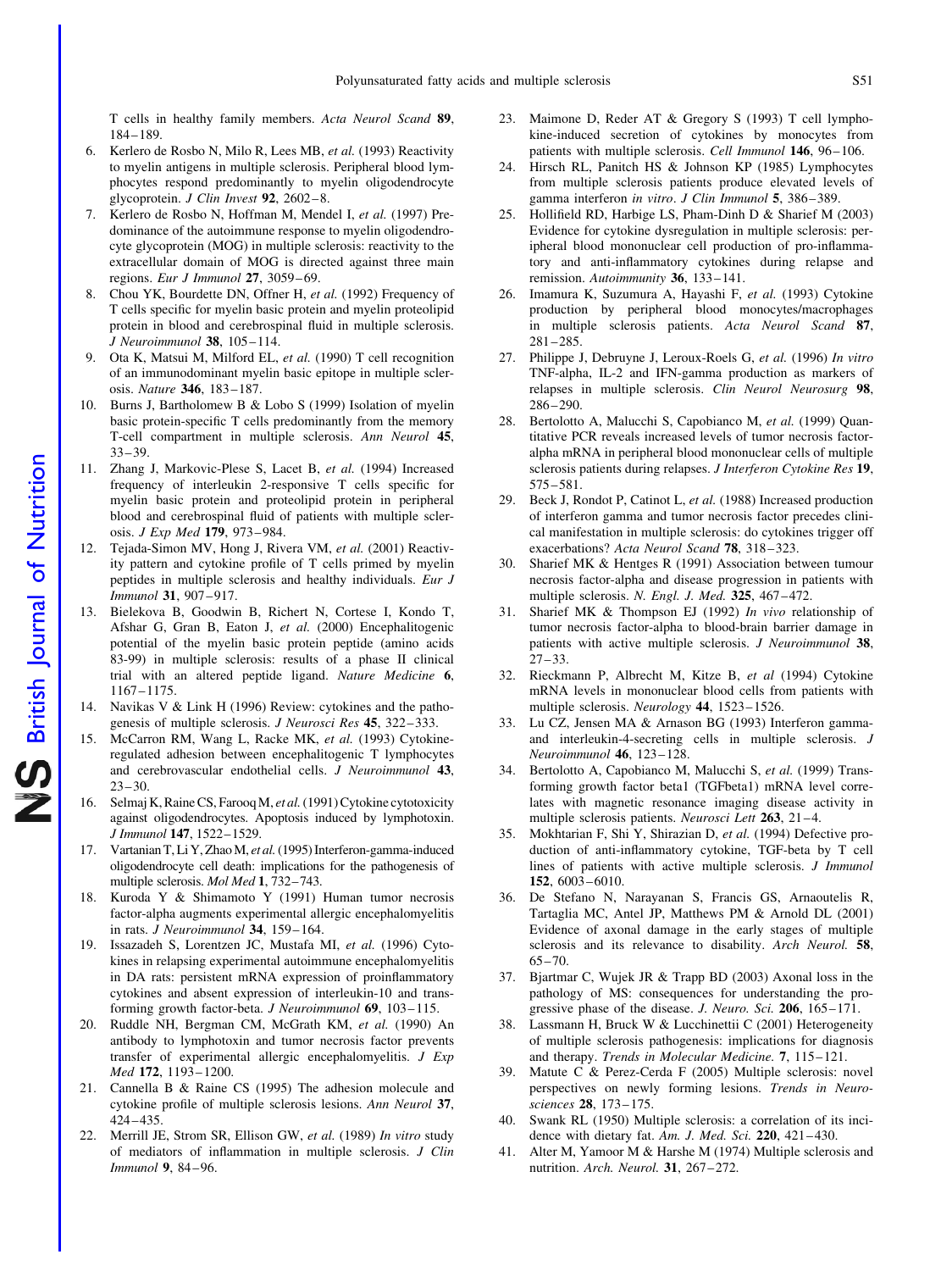- 42. Wolfgram F (1975) Similar geographical distribution of multiple sclerosis and cancer of the colon. Acta. Neurol. Scandinav. 52, 294–302.
- 43. Agranoff BW & Goldberg D (1974) Diet and the geographical distribution of multiple sclerosis. Lancet, Nov 2 1061–1066.
- 44. Ghadirian P, Jain M, Ducic S, et al. (1998) Nutritional factors in the aetiology of multiple sclerosis: a case-control study in Montreal, Canada. Int J Epidemiol. 27, 845–852.
- 45. Murrell TGC, Harbige LS & Robinson IC (1991) A review of the aetiology of multiple sclerosis: an ecological approach. Ann Hum Biol. 18, 95–112.
- 46. Malosse D, Perron H, Sasco A & Seigneurin JM (1992) Correlation between milk and dairy product consumption and multiple sclerosis prevalence: a worldwide study. Neuroepidemiology 11, 304–312.
- 47. Esparza ML, Sasaki S & Kesteloot H (1995) Nutrition, latitude, and multiple sclerosis mortality: an ecologic study. Am. J. Epidemiol. 142, 733–737.
- 48. Zhang SM, Willet WC, Hernan MA, Olek MJ & Ascherio A (2000) Dietary fat in relation to risk of multiple sclerosis among two large cohorts of women. Am J Epidemiol 152, 1056–1064.
- 49. Baker RWR, Thompson RHS & Zilkha KJ (1964) Serum fatty acids in multiple sclerosis. J Neuro Neurosurg Psychiatry 27, 408–414.
- 50. Sanders H, Thompson RH, Wright HP & Zilkha KJ (1968) Further studies on platelet adhesiveness and serum cholesteryl linoleate levels in multiple sclerosis. J. Neurol. Neurosurg. Psychiat. 31, 321–325.
- 51. Gul S, Smith AD, Thompson RHS, et al. (1970) Fatty acid composition of phospholipids from platelets and erythrocytes in multiple sclerosis. J Neurol Neurosurg Psychiat 33, 506–510.
- 52. Thompson RHS (1973) Fatty acid metabolism in multiple sclerosis. Biochemical Society Symposium 35, 103-111.
- 53. Thompson RHS (1975) Unsaturated fatty acids in multiple sclerosis. In Multiple Sclerosis Resaerch, pp. 184-193 [AN Davison, JH Humphrey, AL Liversedge, WI McDonald and JS Porterfield, editors]. USA, Elsevier: North Holland.
- 54. Tsang WM, Belin J, Monro JA, Smith AD, Thompson RHS & Zilkha KJ (1976) Relationship between plasma and lymphocyte linoleate in multiple sclerosis. J Neurol Neurosurg Psychiatry 39, 767–771.
- 55. Homa ST, Belin J, Smith AD, et al. (1980) Levels of linoleate and arachidonate in red blood cells of healthy individuals and patients with multiple sclerosis. J Neurol Neurosurg Psychiat 43, 106–110.
- 56. Neu IS (1983) Essential fatty acids in the serum and cerebrospinal fluid of multiple sclerosis patients. Acta. Neurol. Scand. 67, 151–163.
- 57. Cherayil GD (1984) Sialic acid and fatty acid concentrations in lymphocytes, red blood cells, and plasma from patients with multiple sclerosis. *J Neuro Sci.* **63**,  $1-10$ .
- 58. Fisher M, Johnson MH, Natale AM, et al. (1987) Linoleic acid levels in white blood cells, platelets and serum of multiple sclerosis patients. Acta Neurol Scand 76, 241-245.
- 59. Navarro X & Segura R (1989) Red blood cell fatty acids in multiple sclerosis. Acta Neurol Scand 79, 32–37.
- 60. Holman RT, Johnson SB & Kokmen E (1989) Deficiencies of polyunsaturated fatty acids and replacement by nonessential fatty acids in plasma lipids in multiple sclerosis. Proc. Natl. Acad. Sci. USA. 86, 4720–4724.
- 61. Shukla VKS & Clausen J (1978) Linoleate and fatty acid patterns of serum lipids in multiple sclerosis. Acta. Neurol. Scandinav 57, 270–274.
- 62. Yoshida M, Takase S, Itahara K & Nakanishi T (1983) Linoleate and fatty acid compositions in the serum lipids of Japanese

patients with multiple sclerosis. Acta Neurol Scand 68, 362–364.

- 63. Heipertz R, Klauke W, Pilz H & Ritter G (1977) Serum fatty acids in multiple sclerosis. J. Neurology 214, 153–157.
- 64. Nightingale S, Woo E, Smith AD, et al. (1990) Red blood cell and adipose tissue fatty acids in mild inactive multiple sclerosis. Acta Neurol Scand 82, 43–50.
- 65. Love WC, Cashell A, Reynolds M & Callaghan N (1974) Linoleate and fatty acid patterns of serum lipids in multiple sclerosis and other diseases. Br Med J 3, 18-21.
- 66. Jones R & Harbige LS (1987) Erythrocytes in multiple sclerosis: effect of increased intake of essential fatty acids on phosphoglycerides and electrophoretic mobility. In Multiple Sclerosis, Immunological, Diagnostic and Therapeutic Aspects, pp. 201–209 [F Clifford Rose and R Jones, editors]. London: John Libbey & Co Ltd.
- 67. Harbige LS, Crawford MA, Jones R, Preece AW & Forti A (1986) Dietary intervention studies on the phosphoglyceride fatty acids and electrophoretic mobility of erythrocytes in multiple sclerosis. Prog. Lipid Res 25, 243–248.
- 68. Homa ST, Conroy DM, Belin J, Smith AD, Monro JA & Zilkha KJ (1981) Fatty acid patterns of red blood cell phospholipids in patients with multiple sclerosis. Lancet, August 29 474.
- 69. Nordvik I, Myhr K-M, Nyland H & Bjerve KS (2000) Effect of dietary advice and n-3 supplementation in newly diagnosed MS patients. Acta. Neurol Scand 102, 143-149.
- 70. Field EJ & Joyce G (1983) Multiple sclerosis: effect of gamma-linolenate administration upon membranes and the need for extended clinical trials of unsaturated fatty acids. Eur. Neurol. 22, 78–83.
- 71. Field EJ, Joyce G & Smith BM (1977) Erythrocyte-UFA (Eufa) mobility test for pathogenesis and handling of the disease. J Neurol 214, 113–127.
- 72. Harbige LS (2003) Fatty acids, the immune response, and autoimmunity: a question of  $n-6$  essentiality and the balance between  $n-6$  and  $n-3$ . *Lipids* **38**,  $323-341$ .
- Meade CJ, Mertin J, Sheena J & Hunt R (1978) Reduction by linoleic acid of the severity of experimental allergic encephalomyelitis in the guinea-pig. *J Neuro Sci* 35, 291-308.
- 74. Mertin J & Stackpoole A (1978) Suppression by essential fatty acids of experimental allergic encephalomyelitis is abolished by indomethacin. Prostaglandins and Medicine 1, 283–291.
- 75. Harbige LS, Yeatman N, Amor S & Crawford MA (1995) Prevention of experimental autoimmune encephalomyelitis in Lewis rats by a novel source of  $\gamma$ -linolenic acid. Br J Nutr 74, 701–715.
- 76. Harbige LS, Layward L, Morris-Downes MM, et al. (2000) The protective effects of omega-6 fatty acids in experimental autoimmune encephalomyelitis (EAE) in relation to transforming growth factor-beta 1 (TGF-beta1) up-regulation and increased prostaglandin  $E_2$  (PGE<sub>2</sub>) production. Clin Exp Immunol 122, 445–452.
- 77. Adda DH, Beraud E & Depieds R (1977) Evidence for suppressor cells in Lewis rats' experimental allergic encephalomyelitis. Eur J Immunol 7, 620–623.
- 78. Karpus WJ & Swanborg RH (1991) CD4<sup>+</sup> suppressor cells inhibit the function of effector cells of experimental autoimmune encephalomyelitis through a mechanism involving transforming growth factor- $\beta$ . J Immunol 146, 1163-1168.
- 79. Rack MK, Sriram S, Calrlini J, Cannella B, Raine CS & McFarlin DE (1993) Long-term treatment of chronic relapsing experimental allergic encephalomyelitis by transforming growth factor- $\beta$ 2. J Neuroimmunol 46, 175-183.
- 80. Santambrogio L, Hochwald GM, Saxena B, Leu CH, Martz JE, Carlino JA, Ruddle NH, Palladino MA, Gold LI & Thorbecke GJ (1993) Studies on the mechanisms by which Transforming